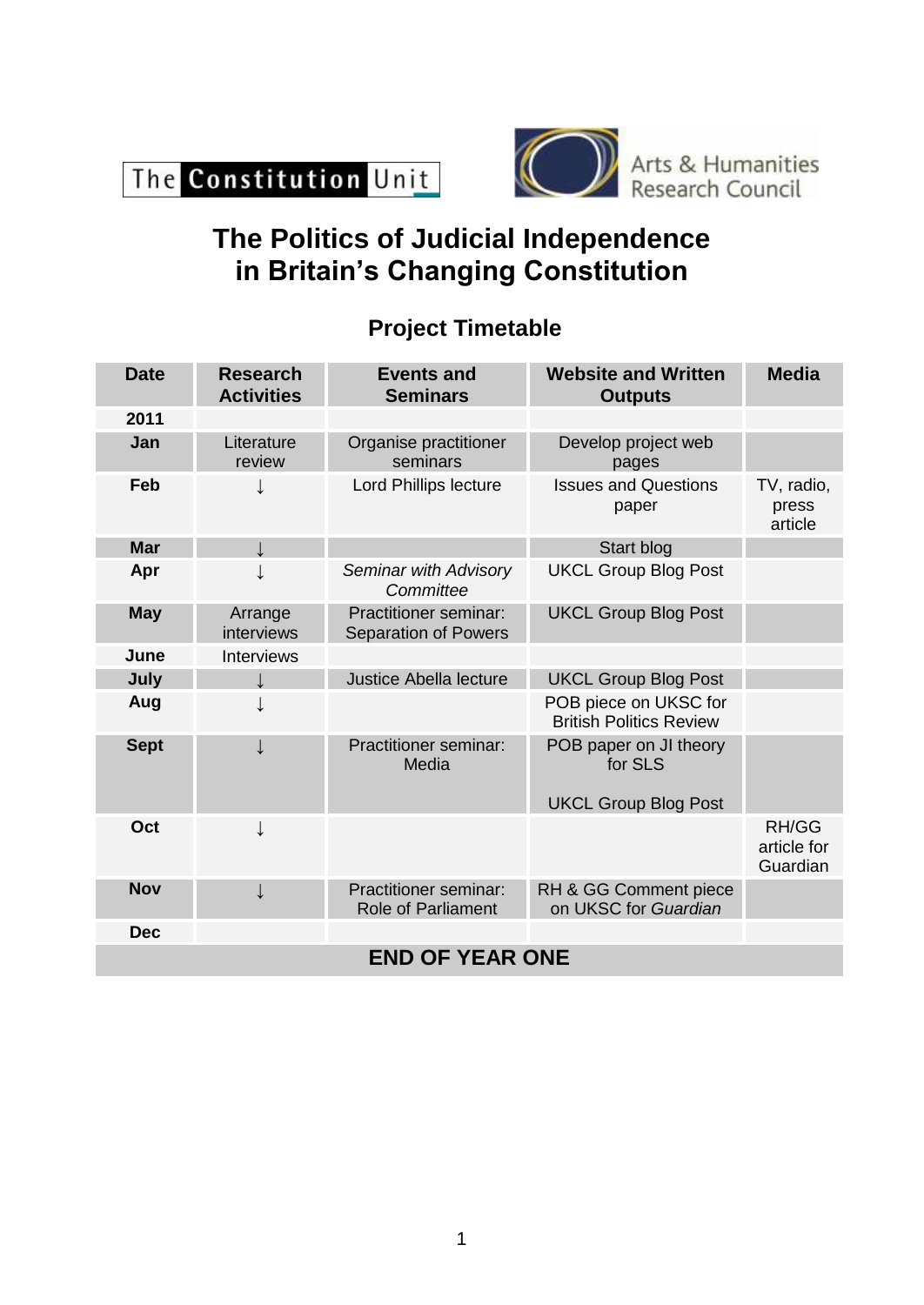#### **YEAR TWO**

| 2012                   |                        |                                                                     |                                                                                                                                                      |                         |  |
|------------------------|------------------------|---------------------------------------------------------------------|------------------------------------------------------------------------------------------------------------------------------------------------------|-------------------------|--|
| Jan                    | Interviews             | <b>SPG Presentation</b>                                             |                                                                                                                                                      |                         |  |
| Feb                    | ↓                      | MT seminar<br>Practitioner seminar:<br><b>Judicial Appointments</b> | <b>UKCL Group Blog Posts</b><br>(2)<br>GG talk for Birmingham<br><b>Consular Association</b>                                                         |                         |  |
| <b>Mar</b>             |                        |                                                                     |                                                                                                                                                      |                         |  |
| Apr                    | <b>NI Interviews</b>   |                                                                     |                                                                                                                                                      |                         |  |
| <b>May</b>             | Analysis               | <b>Practitioner seminar:</b><br><b>The Executive</b>                | <b>RH</b> Groningen<br>Conference Paper on<br>Judges and Exec                                                                                        |                         |  |
| Jun                    | $\downarrow$           |                                                                     | <b>GG Papers at Bayreuth</b><br>on Lord Chancellor and<br><b>LSE on JAG Griffith</b>                                                                 |                         |  |
| July                   |                        | <b>Private Seminar for JAC</b>                                      | Send book outline to<br>publishers<br><b>UKCL Group Blog Post</b><br>humanrights.ie 'Shadow<br><b>Constitutional Convention'</b><br><b>Blog Post</b> |                         |  |
| Aug                    | ↓                      |                                                                     |                                                                                                                                                      | Press<br>articles       |  |
| <b>Sept</b>            | Scotland<br>interviews |                                                                     |                                                                                                                                                      |                         |  |
| Oct                    |                        | Practitioner seminar:<br>The Supreme Court                          |                                                                                                                                                      | TV, radio<br>interviews |  |
| <b>Nov</b>             |                        | <b>NI Seminar</b>                                                   | RH journal article: Judges<br>and Exec                                                                                                               |                         |  |
| <b>Dec</b>             | $\downarrow$           | Practitioner seminar:<br>Executive                                  |                                                                                                                                                      |                         |  |
| <b>END OF YEAR TWO</b> |                        |                                                                     |                                                                                                                                                      |                         |  |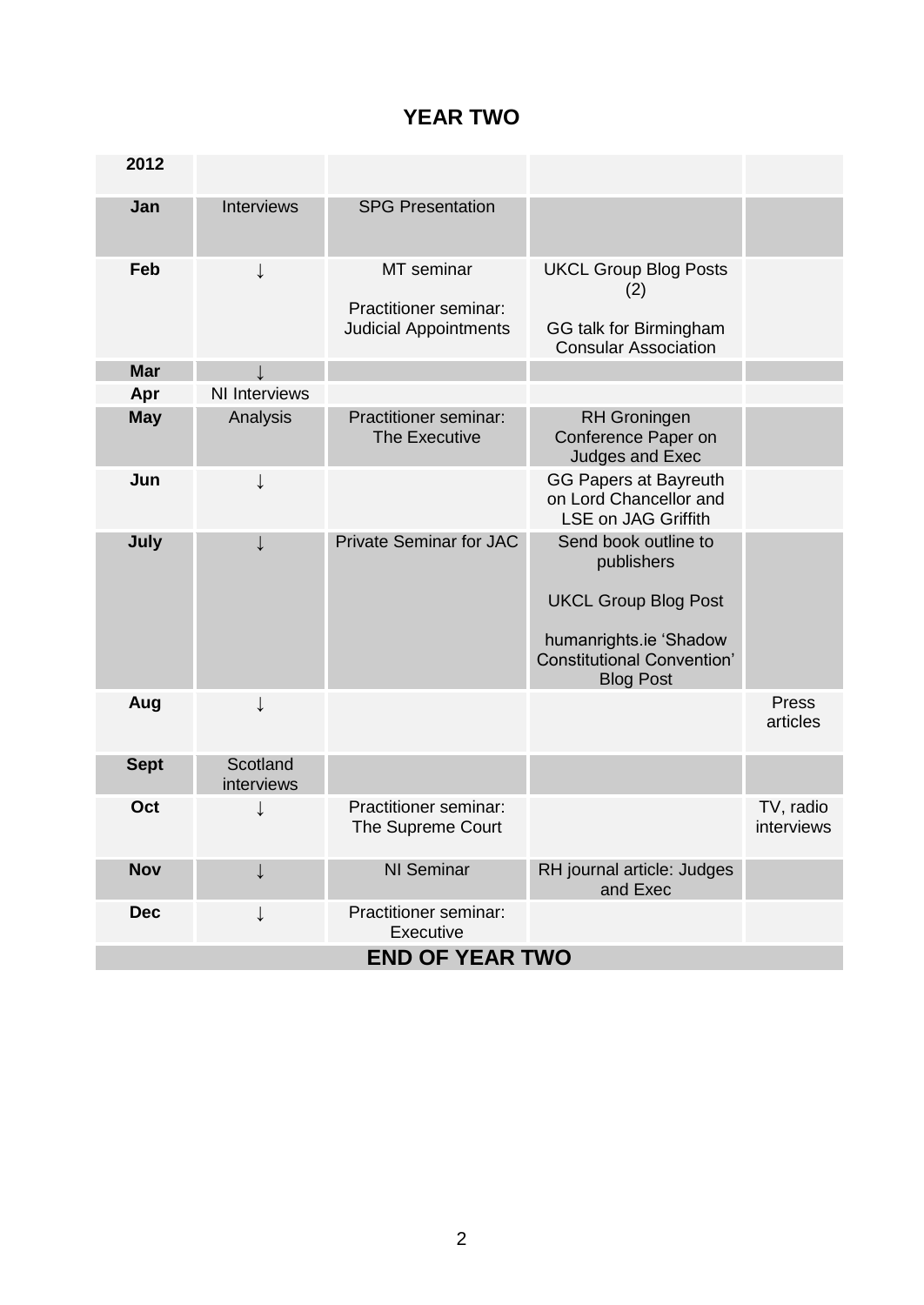#### **YEAR THREE**

| 2013                     |                                                      |                                                                     |                                                                       |                                                                             |
|--------------------------|------------------------------------------------------|---------------------------------------------------------------------|-----------------------------------------------------------------------|-----------------------------------------------------------------------------|
| Jan                      | Write book<br>chapters                               | <b>Meeting of Advisory</b><br>Committee<br><b>Edinburgh Seminar</b> | Sign book contract                                                    |                                                                             |
| Feb                      | ↓                                                    | <b>Practitioner Seminar:</b><br><b>Tribunals</b>                    |                                                                       |                                                                             |
| <b>Mar</b>               | ↓                                                    | <b>SLSA</b> conference<br><b>Practitioner Seminar:</b><br>Europe    | Journal article: day to<br>day issues                                 | Press articles                                                              |
| Apr                      | ↓                                                    | PSA conference<br>Cardiff seminar                                   |                                                                       |                                                                             |
| <b>May</b>               | Write book<br>chapters and<br>start<br>dissemination | <b>GLS</b> conference<br><b>IPSA Research</b><br>Committee          |                                                                       |                                                                             |
| June                     | ↓                                                    | <b>CLG</b> seminar                                                  |                                                                       |                                                                             |
| July                     | ↓                                                    | <b>ALBA</b> conference                                              |                                                                       |                                                                             |
| Aug                      | ↓                                                    |                                                                     | Start drafting final report                                           |                                                                             |
| <b>Sept</b>              | ↓                                                    | <b>SLS</b> conference<br>APSA conference                            | Journal article: differing<br>conceptions of judicial<br>independence | Articles in<br>NLJ,<br>Parliamentary<br><b>Brief, Public</b><br>Service etc |
| Oct                      | Finish book                                          | <b>Practitioner seminar</b><br>London                               | Send book to publisher                                                | Press articles                                                              |
| <b>Nov</b>               | Archive<br>materials                                 | Public lecture in<br>response to final report                       | Publish final report                                                  | TV, radio<br>interviews                                                     |
| <b>Dec</b>               | Final report to<br>AHRC.<br>Project funding<br>ends  |                                                                     |                                                                       |                                                                             |
| <b>END OF YEAR THREE</b> |                                                      |                                                                     |                                                                       |                                                                             |